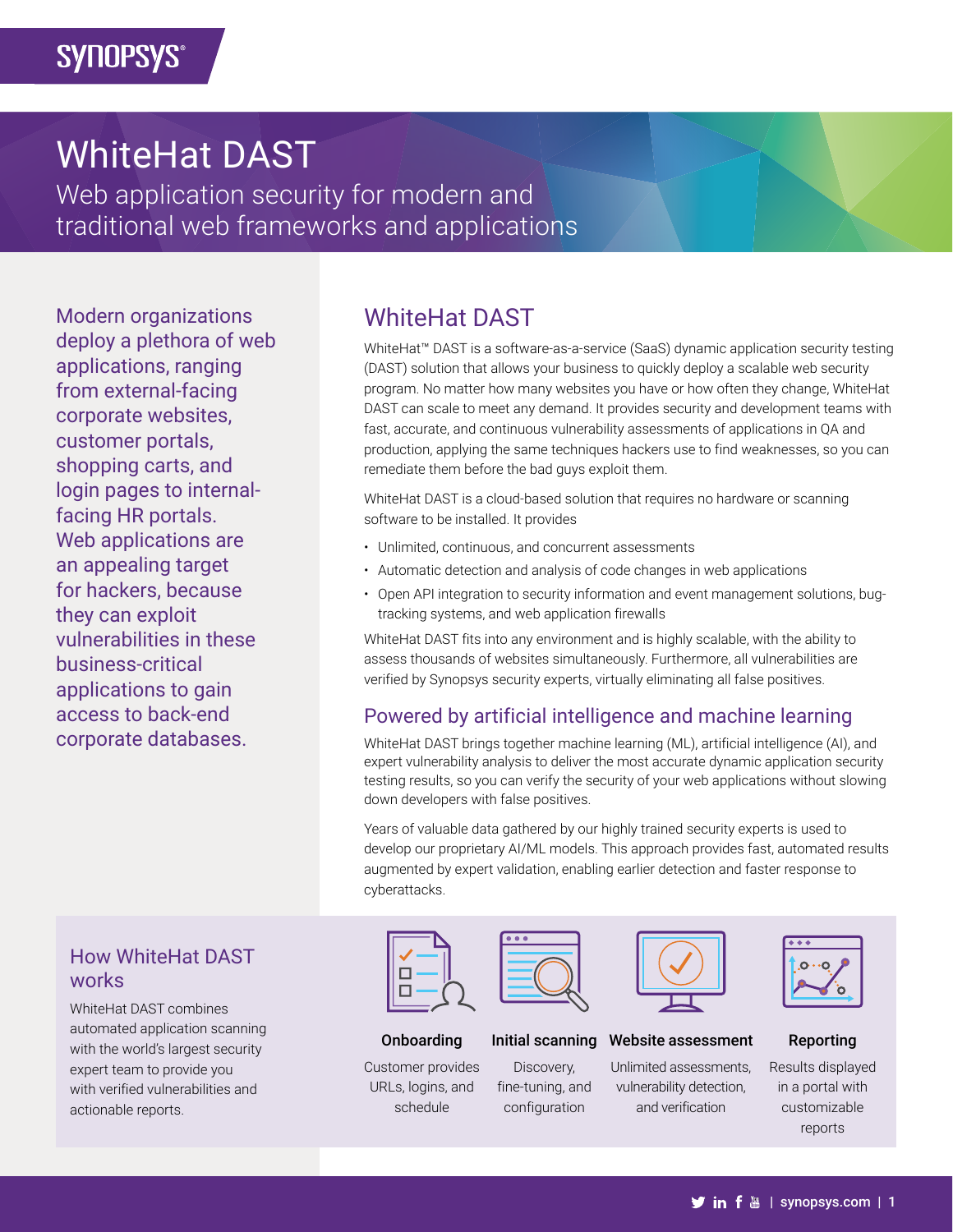# Choose the WhiteHat edition best suited to your needs

| <b>WhiteHat PE (Premium Edition)</b>      | <b>WhiteHat SE (Standard Edition)</b>    | <b>WhiteHat BE (Baseline Edition)</b>        |
|-------------------------------------------|------------------------------------------|----------------------------------------------|
| • For mission-critical permanent websites | For permanent websites that are not      | • BE is the foundational solution for basic, |
| with multistep forms and rigorous         | necessarily mission-critical             | less-critical websites                       |
| compliance requirements                   | • Includes all BE features and tests for | • Includes automated scanning and            |
| • Includes all SE features and business   | issues involving multistep forms and     | vulnerability verification, ideal for lower- |
| logic testing                             | logins                                   | risk websites                                |

| <b>FEATURE</b>                                        | <b>DESCRIPTION</b>                                                                                                                                                                                                                     | <b>PE</b> | <b>SE</b> | <b>BE</b> |
|-------------------------------------------------------|----------------------------------------------------------------------------------------------------------------------------------------------------------------------------------------------------------------------------------------|-----------|-----------|-----------|
| <b>Continuous assessment</b>                          | Websites are scanned continuously to automatically detect code<br>changes to web applications.                                                                                                                                         |           |           |           |
| <b>Vulnerability verification</b>                     | All vulnerabilities are manually verified by security experts and<br>augmented by AI, virtually eliminating false positives.                                                                                                           |           |           |           |
| <b>On-demand retests</b>                              | Websites can be retested on demand after detected vulnerabilities<br>are remediated to confirm that they have been fixed.                                                                                                              |           |           |           |
| <b>Single-page applications</b>                       | Single page applications scanned in a production-safe and fully<br>automated manner.                                                                                                                                                   |           |           |           |
| <b>Production safe</b>                                | Only production-safe payloads are used, ensuring no degradation in<br>performance.                                                                                                                                                     |           |           |           |
| <b>Access to WhiteHat security</b><br>engineers       | Unlimited and direct access to security experts via the portal to<br>provide remediation guidance.                                                                                                                                     |           |           |           |
| <b>WhiteHat Security Index (WSI)</b>                  | A single score provides an instant, visual overview of the robustness<br>of your website security.                                                                                                                                     |           |           |           |
| <b>Testing internal QA/staging</b><br>environments    | Internal preproduction/staging environments can be rigorously<br>tested to catch vulnerabilities before they reach production.                                                                                                         |           |           |           |
| Flexible reports, analytics, and<br>peer benchmarking | Enterprise-class reporting and analytics with business-unit-level<br>aggregation of data in flexible formats provides an overview of<br>security trends for all your websites, and benchmarks your score<br>against industry averages. |           |           |           |
| <b>Full configuration and form</b><br>raining         | Scanners can be configured to safely scan websites with forms and<br>logins.                                                                                                                                                           |           |           |           |
| <b>Authenticated scanning</b>                         | Automated and authenticated site scanning, including those that<br>require multifactor authentication.                                                                                                                                 |           |           |           |
| <b>Business logic assessments</b>                     | Manual penetration testing of the application layer finds complex<br>business logic vulnerabilities that cannot be discovered by scanners<br>alone.                                                                                    |           |           |           |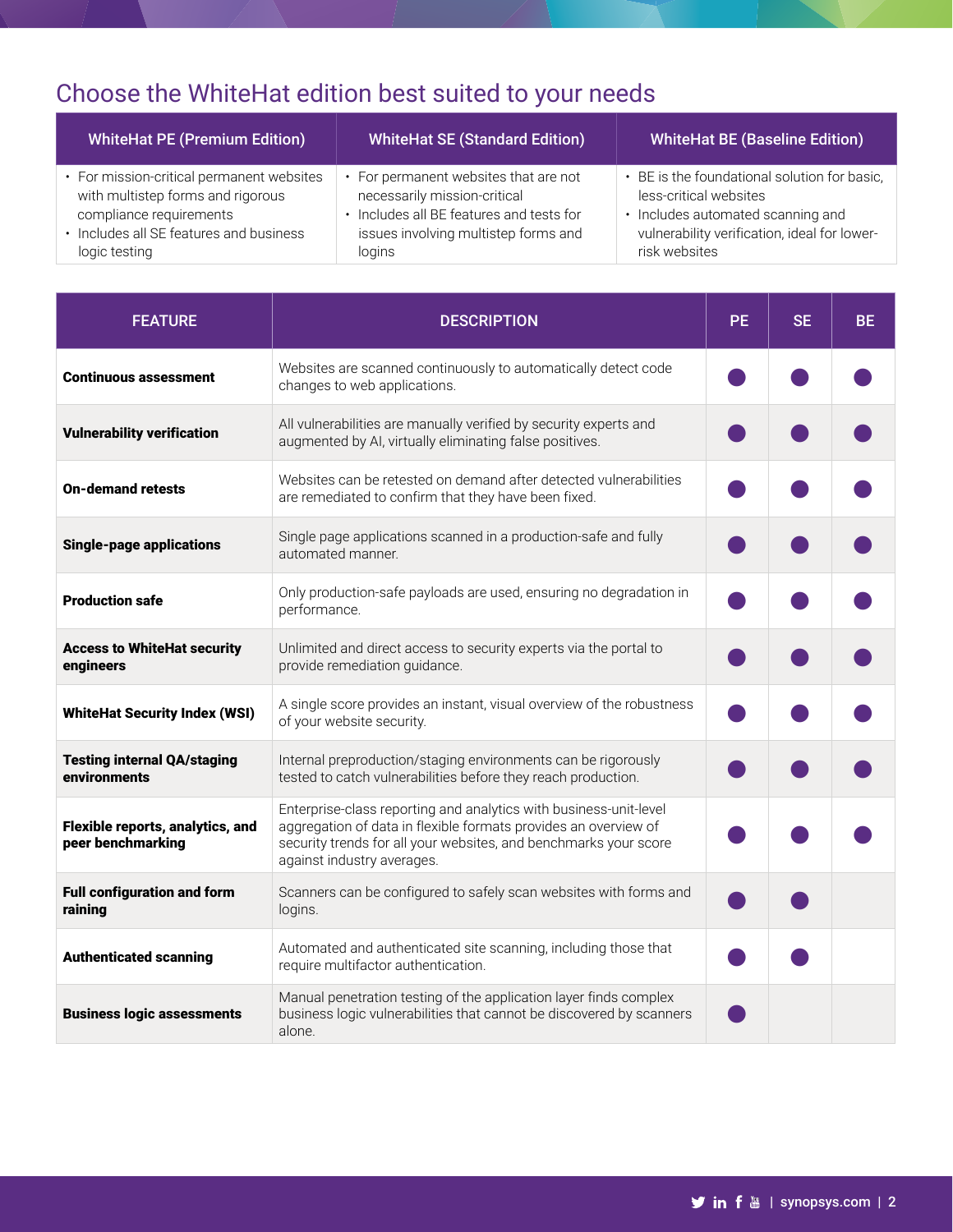## What Makes WhiteHat DAST Unique

#### Enterprise-class reporting in flexible formats

Understand the performance of your security programs and improve application security posture with powerful built-in reports. Advanced analytics capabilities monitor trends and key statistics such as remediation rates, time-to-fix, and age of the vulnerabilities. Trending analysis tracks real-time and historical data to measure your risk exposure over time and provide you with visibility into your most- and least-secure websites at a glance.

#### WhiteHat Security Index

The WhiteHat Security Index (WSI) gives you an instant, visual overview of the robustness of your website security, providing one score that indicates overall application security. Calculated from a comprehensive set of indicator data and based on our extensive experience with intelligence metrics and our broad base of customers in a variety of industries, this score truly reflects the state of application security across all your websites. With WSI insights, you can reduce risks, save time, prioritize activities, and improve overall security.

#### Easy to deploy, concurrent, and scalable

WhiteHat DAST is an easy-to-deploy cloud-based dynamic security testing solution that can onboard and test over 10,000 websites concurrently without slowing you down. It is scalable to fit any environment and matches your pace of development.

#### Continuous assessment methodology

WhiteHat DAST offers true continuous analysis, constantly scanning your website as it evolves. Automatic detection and analysis of code changes to web applications, alerts for newly discovered vulnerabilities, and the ability to retest a vulnerability without having to test from the beginning offer an "always on" risk assessment.

#### Production safe

WhiteHat DAST is completely safe for production websites with no performance degradations. Data integrity is assured by using benign injections in place of live code, and custom tuning of scans permits full coverage without performance impact.

#### Verified, actionable results with near zero false positives

Every vulnerability is validated by security experts and augmented by AI, virtually eliminating false positives. This enables you to streamline the remediation process, prioritize vulnerabilities based on severity and threat, and focus on remediation and your overall security posture.

#### Open API integration

WhiteHat DAST can be integrated with popular bug-tracking systems; security information and event management solutions; governance, risk, and compliance products; and web application firewalls (WAFs).

#### Unlimited access to web security experts

With WhiteHat DAST, you have unlimited access to expert web application security testers and custom remediation guidance. The "Ask a Question" feature enables you to access security experts at any time, right from the portal.

#### PCI compliance

WhiteHat DAST exceeds the requirements of PCI DSS 3.1 by providing ongoing, verified vulnerability assessments for both internal and public websites. WhiteHat PE includes business logic assessments and penetration testing as required by PCI DSS. Integrations with WAFs support the creation of virtual patches to fix vulnerabilities while providing the reports needed for auditor inspections.

#### Fully automated single page application scanning

WhiteHat DAST provides fully automated scanning and testing of single-page applications as well as traditional applications. It loads your web application into a browser and interacts with it the same way a user would. Production-safe assessments find vulnerabilities other traditional scanning tools miss.